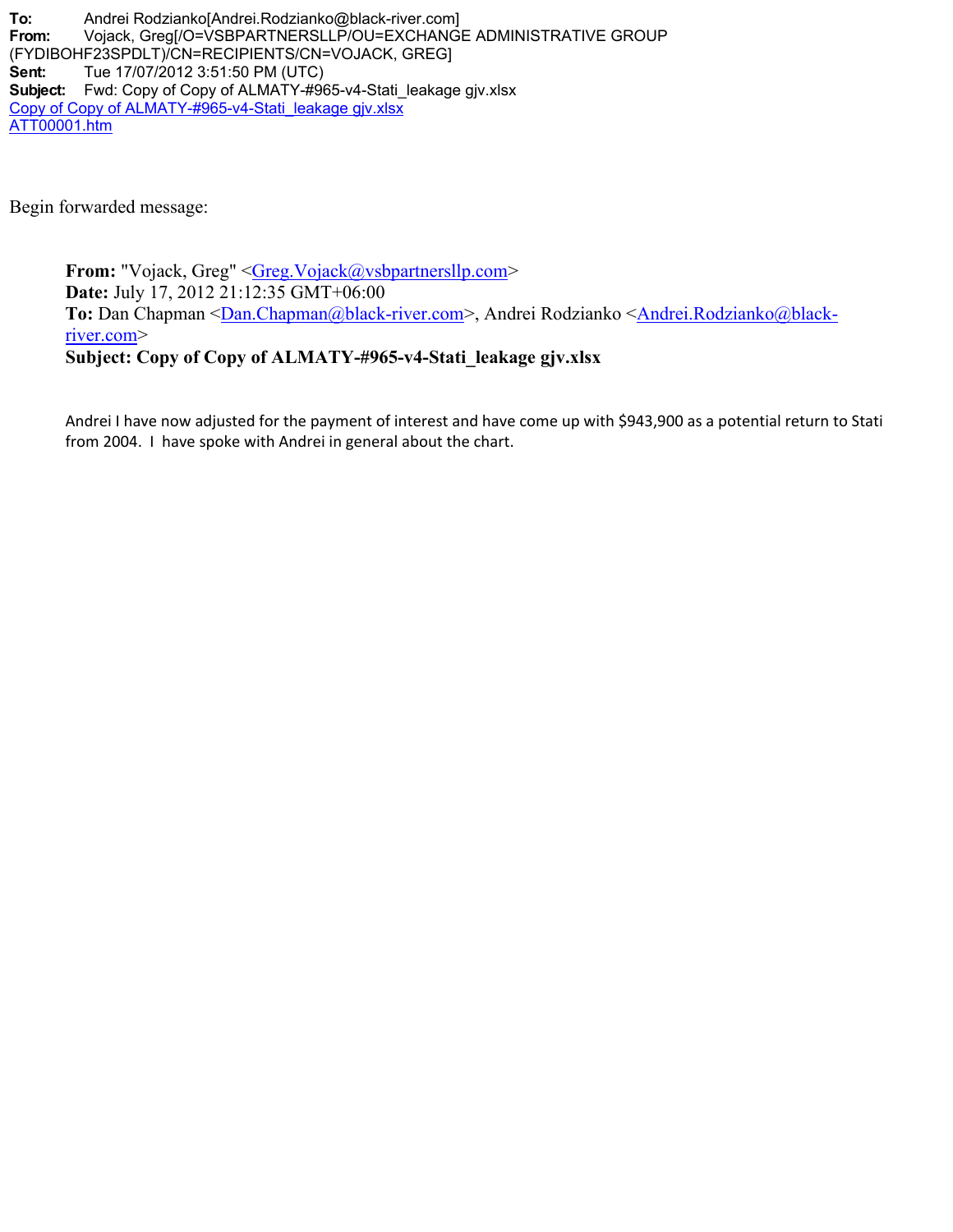## **Fiscal Year Ended December 31,**

| <b>US Dollars in thousands</b>        |         |         |                             |         |                               | exch. Rate 148.4        |                  |         |         |      |                     |
|---------------------------------------|---------|---------|-----------------------------|---------|-------------------------------|-------------------------|------------------|---------|---------|------|---------------------|
|                                       | 2004    | 2005    | 2006                        | 2007    | 2008                          | 2009                    | Jan-June<br>2010 | 2010    | 2011    | 2012 |                     |
| Sales of crude oil and gas condensate | 102,469 | 182,203 | 206,363                     | 240,119 | 389,424                       | 119,583                 |                  | 51,763  | 136,919 |      |                     |
| Sales of gas                          | 23,486  | 27,310  | 29,744                      | 46,141  | 115,029                       | 55,074                  |                  | 22,562  | 31,795  |      |                     |
| <b>Total Sales</b>                    | 125,955 | 209,513 | 236,107                     | 286,260 | 504,453                       | 174,657                 | 110,895          | 74,325  | 168,714 | O    |                     |
|                                       |         |         |                             |         |                               |                         |                  |         |         |      |                     |
| Cost of Sales, including:             | 54,405  | 60,099  | 64,654                      | 96,455  | 159,744                       | 105,173                 | 50,917           |         |         |      |                     |
| - Maintenance services                |         | 1,939   | 4,921                       | 5,066   | 10,576                        | 10,035                  |                  |         |         |      |                     |
| <b>Administrative expenses</b>        | 2,508   | 3,082   | 12,774                      | 21,475  | 41,542                        | 38,313                  | 12,378           |         |         |      |                     |
| Net profit                            | 28,712  | 59,978  | 44,490                      | 100,399 | 430,985                       | $-22,857$               | 17,242           | 11,530  | 35,786  |      |                     |
| <b>EBITDA</b>                         | 77,593  | 161,475 | 170,507                     | 205,118 | 382,611                       | 69,236                  | 59,648           | 41,282  | 89,307  |      |                     |
| <b>Balance Sheet Data:</b>            |         |         |                             |         |                               |                         |                  |         |         |      |                     |
| <b>Trade and other receivables</b>    |         | 104,748 | 149,563                     | 197,188 | 196,169                       | 141,475                 | 63,386           |         |         |      |                     |
| <b>Trade and other payables</b>       |         | 20,696  | 73,227                      | 13,689  | 15,305                        | 77,750                  | 50,064           |         |         |      |                     |
| <b>Property, plant and equipment</b>  | 109,172 | 183,514 | 311,460                     | 539,511 | 637,153                       | 629,951                 | 604,855          | 219,910 | 210,439 |      |                     |
| <b>Cash and cash equivalents</b>      | 375     | 1,185   | 275,607                     | 20,741  | 9,269                         | 722                     | 1,407            | 54,330  | 127,324 |      | 141,204 Cash balanc |
| <b>Total assets</b>                   | 187,791 | 338,020 | 856,535                     | 909,669 | 1,027,582                     | 865,053                 | 723,874          | 340,766 | 400,183 |      |                     |
| Total debt                            | 119,834 | 130,551 | 520,068                     | 471,299 | 156,521                       | 224,332                 | 151,842          | 62.670  | 86,301  |      |                     |
| <b>Suspected Leakage</b>              | 77,000  | 80,000  | 27,000                      | 137,000 |                               | 235,00050,000 right off | 71,000           | 677,000 |         |      |                     |
| <b>Additional</b>                     |         |         | Terra Raf 76 m Dividend 25m |         | Terra raf39.9 m dividend 50 m |                         | 190,900          |         |         |      |                     |
| <b>Stati Salary</b>                   |         |         | 2,000                       | 3,000   | 4,000                         | 4,000                   |                  | 13,000  |         |      |                     |
| <b>Total Leakage</b>                  | 77,000  | 80,000  | 105,000                     | 165,000 | 239,000                       | 93,900                  | 121,000          | 880,900 |         |      |                     |
|                                       |         |         |                             |         |                               |                         | Trade Rec 63 m   | 943,900 |         |      |                     |